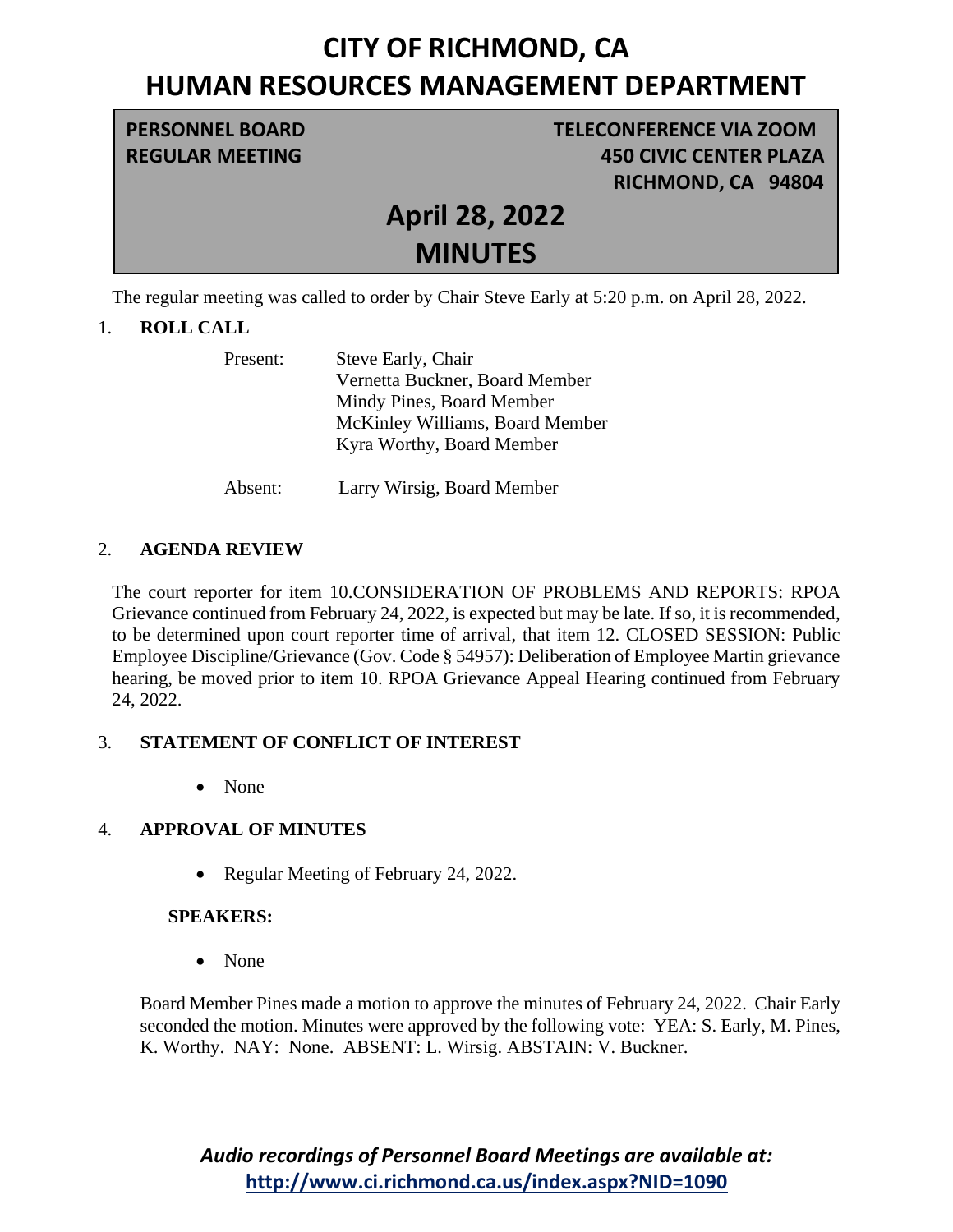Personnel Board Meeting Minutes Regular Meeting Page 2

#### 5. **PUBLIC COMMENT**

#### **SPEAKERS:**

Cordell Hindler:email received and read

#### 6. **CONSENT AGENDA**

• None

#### 7. **NEW BUSINESS**

Public Comment for this item moved to post presentation of the following item as per Sr. Assistant City Attorney Annuitant Bruce Soublet.

a. APPROVE the revisions to the Employment Program Manager job specification

Principal Personnel Analyst Catherine Selkirk presented the job specification Employment Program Manager revisions in preparation for an upcoming recruitment. Primarily updating outdated language.

An error in spelling was found in job specification post publishing Personnel Board agenda: tacking should read tracking (found on page 2, #8: Develops and oversees program tacking tracking…) Adoption of job specification Employment Program Manager pending said correction.

#### **SPEAKERS:**

Cordell Hindler: As a resident of Richmond, Cordell stated agreement with job specification updates and encouraged approval by Personnel Board Members.

Board Member Pines made a motion to approve the revision to the Employment Program Manager job specification. Chair Early seconded the motion. Revision to the Employment Program Manager were approved by the following vote: YEA: S. Early, V. Buckner, M. Pines, K. Worthy. NAY: None. ABSENT: L. Wirsig. ABSTAIN: None.

#### 8. **UNFINISHED/OLD BUSINESS**

#### 9. **REVIEW AND/OR ISSUANCE OF SUBPOENA(S)**

- None
- 11. **PUBLIC COMMENT PRIOR TO CLOSE SESSION**
	- None
- 12. **CLOSE SESSION – Moved as per Agenda Review**

## *Audio recordings of Personnel Board Meetings are available at:* **http://www.ci.richmond.ca.us/index.aspx?NID=1090**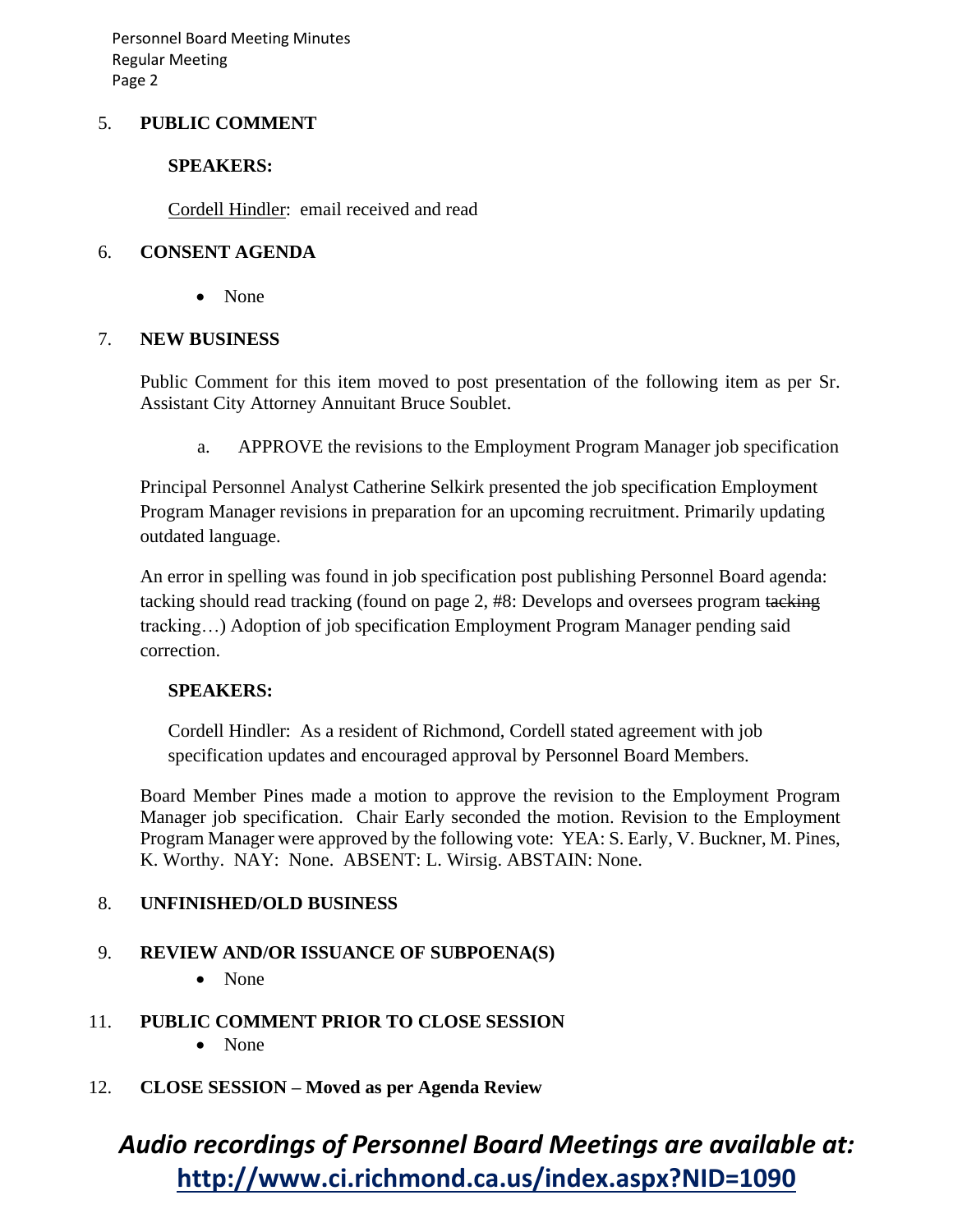a. Deliberation of Employee Martin grievance hearing

Closed Session deliberation regarding Public Employee Discipline/Grievance (Gov. Code § 54957) commenced at approximately 5:30 p.m. via another Zoom link with attendees Chair Early, Board Members M. Pines, K. Worthy and Sr. Assistant City Attorney Annuitant Bruce Soublet.

#### 13. **REPORT ON CLOSED SESSION ACTIONS, IF APPLICABLE**

Closed Session deliberation decision announced by Sr. Assistant City Attorney Annuitant Bruce Soublet. The Personnel Board Members voted 2-1, with Chair Early and Board Member Pines voting in favor of the City of Richmond; Board Member Worthy voted in favor of grievant. Since the grievant, employee Martin, bore the burden of proof, the grievance is denied. Findings will be prepared in writing, signed, and issued by the Personnel Board.

Awaiting arrival of court reporter – Break was taken.

#### 10. **CONSIDERATION OF PROBLEMS AND REPORTS**

a. RPOA Grievance Appeal Hearing continued from February 24, 2022

Grievance Hearing begins at 6:08 p.m.

Counsel Pam Lee reminded all that the hearing is an evidentiary hearing quasi-judicial and to refrain from using the Zoom chat feature, which is not part of the recording, in order to preserve evidence and facts presented.

After hearing witness testimony, discussion ensued on the submittal of post hearing briefs. It was agreed that the City of Richmond and the RPOA grievant would each submit their post hearing brief to Dorothy Mandujano in Human Resources Department on a straight hearing schedule at 45 days without rebuttal.

First business day at 45 days from hearing is Monday, June 13, 2022.

#### 14. **ADJOURNMENT**

Meeting adjourned at approximately 8:32 p.m.

*Audio recordings of Personnel Board Meetings are available at:* **http://www.ci.richmond.ca.us/index.aspx?NID=1090**